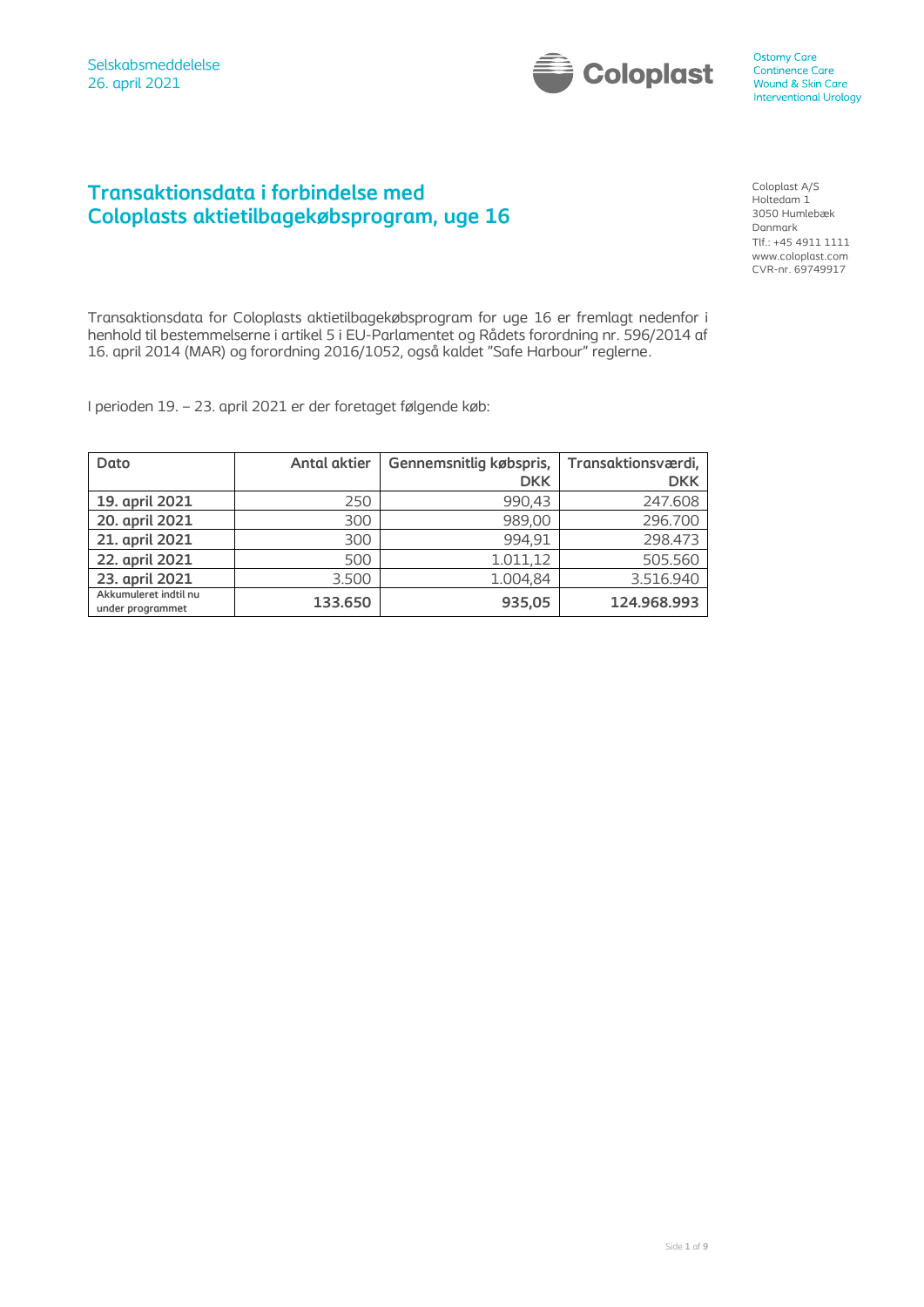Selskabsmeddelelse 26. april 2021



Ostomy Care<br>Continence Care<br>Wound & Skin Care Interventional Urology

**Handelsdato 19-04-2021 Antal aktier 250**

| <b>Share</b> | <b>ISIN</b>  | Lei-code              | Buy/Sell   | Volume | Price      | Venue       | Date & Time CET          |
|--------------|--------------|-----------------------|------------|--------|------------|-------------|--------------------------|
| Coloplast    | DK0060448627 | MAES062Z21O4RZ2U7M129 | Buy        | 2      | 993,8 XCSE |             | 20210419 9:01:43.460000  |
| Coloplast    | DK0060448628 | MAES062Z21O4RZ2U7M130 | <b>Buy</b> | 27     | 992,4 XCSE |             | 20210419 9:27:14.165000  |
| Coloplast    | DK0060448629 | MAES062Z21O4RZ2U7M131 | <b>Buy</b> | 31     | 992,4 XCSE |             | 20210419 10:11:16.135000 |
| Coloplast    | DK0060448630 | MAES062Z21O4RZ2U7M132 | Buy        | 28     | 993,8 XCSE |             | 20210419 11:10:44.782000 |
| Coloplast    | DK0060448631 | MAES062Z21O4RZ2U7M133 | <b>Buy</b> | 5      | 990,6 XCSE |             | 20210419 12:08:25.396000 |
| Coloplast    | DK0060448632 | MAES062Z21O4RZ2U7M134 | Buy        | 27     | 991,8 XCSE |             | 20210419 12:20:34.488000 |
| Coloplast    | DK0060448633 | MAES062Z21O4RZ2U7M135 | Buy        | 28     | 990,8 XCSE |             | 20210419 13:34:01.727000 |
| Coloplast    | DK0060448634 | MAES062Z21O4RZ2U7M136 | <b>Buy</b> | 28     | 989,4 XCSE |             | 20210419 14:38:04.990000 |
| Coloplast    | DK0060448635 | MAES062Z21O4RZ2U7M137 | <b>Buy</b> | 27     | 990,2 XCSE |             | 20210419 15:27:06.492000 |
| Coloplast    | DK0060448636 | MAES062Z21O4RZ2U7M138 | Buy        | 18     | 983,8 XCSE |             | 20210419 16:03:00.032000 |
| Coloplast    | DK0060448637 | MAES062Z21O4RZ2U7M139 | Buy        | 9      |            | 983,8 XCSE  | 20210419 16:03:00.032000 |
| Coloplast    | DK0060448638 | MAES062Z21O4RZ2U7M140 | <b>Buy</b> |        | 988        | <b>XCSE</b> | 20210419 16:40:06.041620 |
| Coloplast    | DK0060448639 | MAES062Z21O4RZ2U7M141 | Buy        | 19     | 988        | <b>XCSE</b> | 20210419 16:40:28.742274 |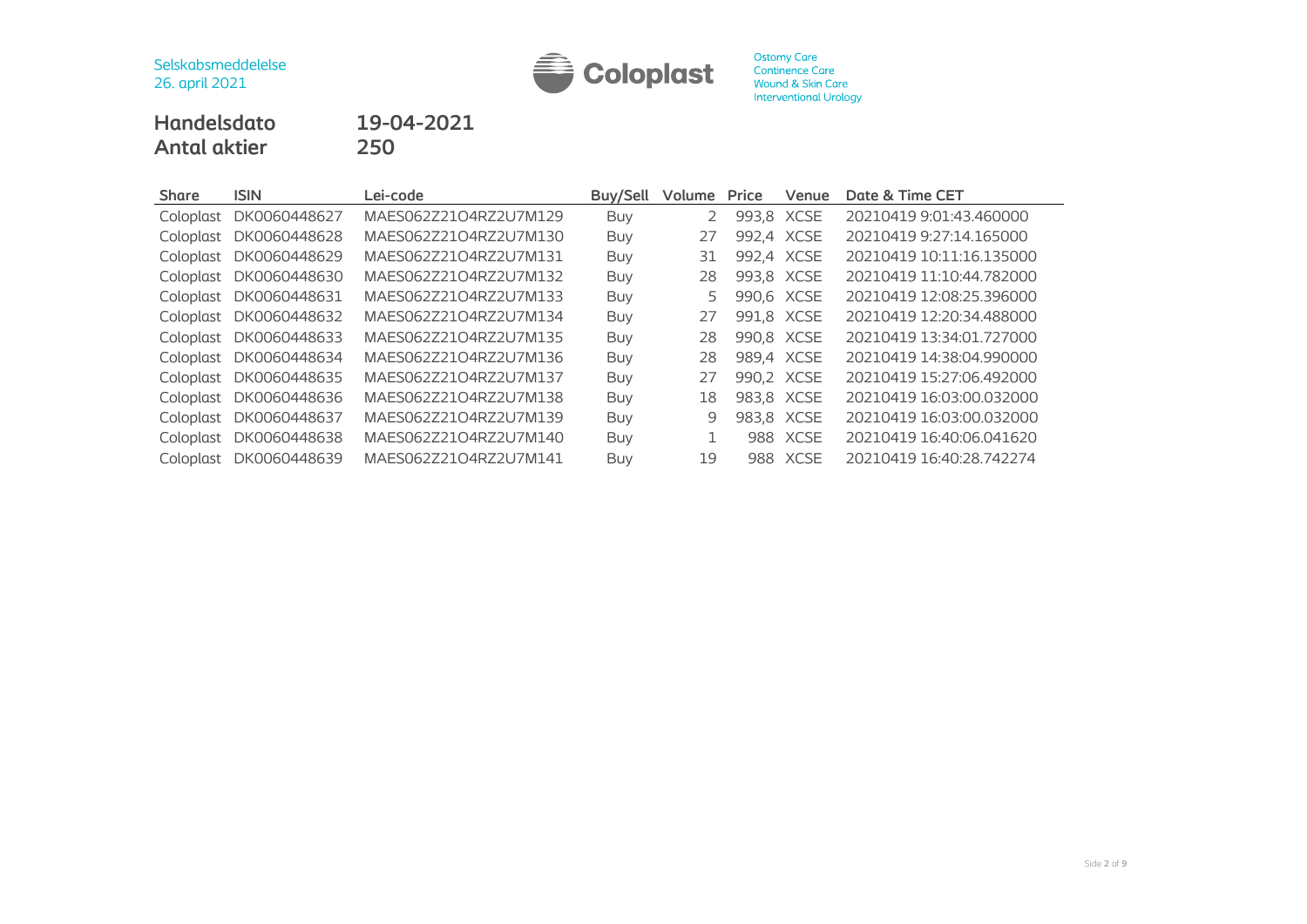

# **Handelsdato 20-04-2021 Antal aktier 300**

| Share     | <b>ISIN</b>  | Lei-code                           | Buy/Sell | Volume | Price      | Venue      | Date & Time CET          |
|-----------|--------------|------------------------------------|----------|--------|------------|------------|--------------------------|
| Coloplast | DK0060448628 | MAES062Z21O4RZ2U7M130              | Buy      |        | 986,6 XCSE |            | 20210420 9:01:53.065000  |
| Coloplast | DK0060448629 | MAES062Z21O4RZ2U7M131              | Buy      | 28     |            | 989,4 XCSE | 20210420 9:22:03.308000  |
| Coloplast | DK0060448630 | MAES062Z21O4RZ2U7M132              | Buy      | 27     |            | 987 XCSE   | 20210420 9:54:16.359000  |
| Coloplast | DK0060448631 | MAES062Z21O4RZ2U7M133              | Buy      | 28     |            | 986.2 XCSE | 20210420 10:33:22.556000 |
| Coloplast | DK0060448632 | MAES062Z21O4RZ2U7M134              | Buy      | 28     |            | 986,2 XCSE | 20210420 11:22:22.986000 |
| Coloplast |              | DK0060448633 MAES062Z21O4RZ2U7M135 | Buy      | 28     |            | 986,4 XCSE | 20210420 12:17:00.395000 |
| Coloplast |              | DK0060448634 MAES062Z21O4RZ2U7M136 | Buy      | 27     |            | 988,2 XCSE | 20210420 13:16:07.849000 |
| Coloplast |              | DK0060448635 MAES062Z21O4RZ2U7M137 | Buy      | 28     |            | 990.4 XCSE | 20210420 14:16:46.790000 |
| Coloplast | DK0060448636 | MAES062Z21O4RZ2U7M138              | Buy      | 27     |            | 991 XCSE   | 20210420 14:57:45.058000 |
| Coloplast | DK0060448637 | MAES062Z21O4RZ2U7M139              | Buy      | 27     |            | 992,2 XCSE | 20210420 15:33:04.121000 |
| Coloplast | DK0060448638 | MAES062Z21O4RZ2U7M140              | Buy      | 29     |            | 993 XCSE   | 20210420 16:08:02.720000 |
| Coloplast | DK0060448639 | MAES062Z21O4RZ2U7M141              | Buy      | 21     | 989.2 XCSE |            | 20210420 16:36:48.277751 |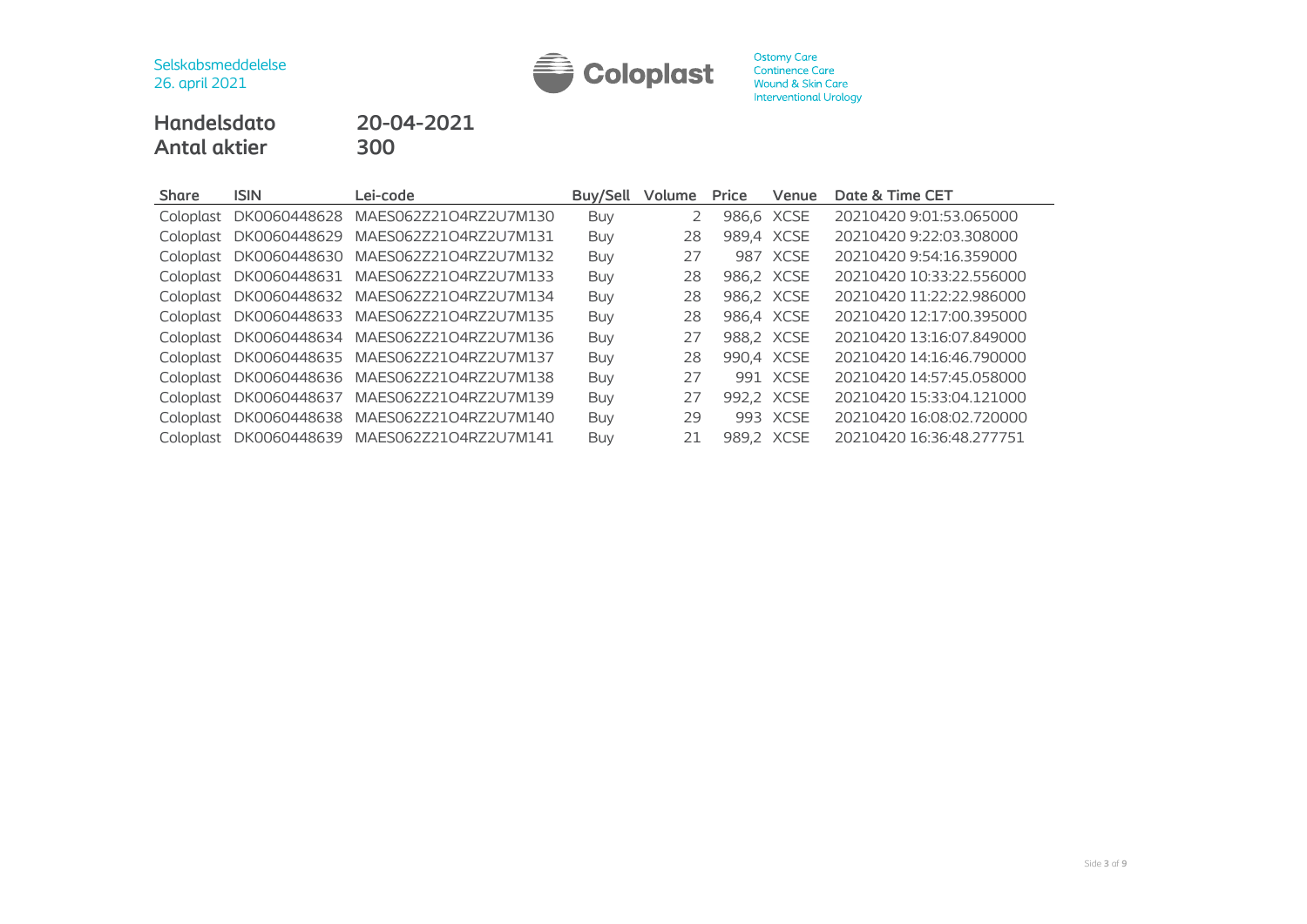

# **Handelsdato 21-04-2021 Antal aktier 300**

| <b>Share</b> | <b>ISIN</b>  | Lei-code                           | Buy/Sell   | Volume | Price       | Venue      | Date & Time CET          |
|--------------|--------------|------------------------------------|------------|--------|-------------|------------|--------------------------|
| Coloplast    | DK0060448629 | MAES062Z21O4RZ2U7M131              | <b>Buy</b> | 2      | 1000,5 XCSE |            | 20210421 9:04:09.723000  |
| Coloplast    | DK0060448630 | MAES062Z21O4RZ2U7M132              | <b>Buy</b> | 28     |             | 994,6 XCSE | 20210421 9:21:21.453000  |
| Coloplast    | DK0060448631 | MAES062Z21O4RZ2U7M133              | <b>Buy</b> | 26     | 990,2 XCSE  |            | 20210421 9:53:46.345000  |
| Coloplast    | DK0060448632 | MAES062Z21O4RZ2U7M134              | <b>Buy</b> | 18     | 989,6 XCSE  |            | 20210421 10:28:24.244000 |
| Coloplast    |              | DK0060448633 MAES062Z21O4RZ2U7M135 | <b>Buy</b> | 8      |             | 989,6 XCSE | 20210421 10:28:24.244000 |
| Coloplast    |              | DK0060448634 MAES062Z21O4RZ2U7M136 | Buy        | 26     | 988,2 XCSE  |            | 20210421 11:14:16.579000 |
| Coloplast    |              | DK0060448635 MAES062Z21O4RZ2U7M137 | Buy        | 26     |             | 991 XCSE   | 20210421 12:04:30.654000 |
| Coloplast    | DK0060448636 | MAES062Z21O4RZ2U7M138              | <b>Buy</b> | 27     |             | 994,4 XCSE | 20210421 13:01:08.756000 |
| Coloplast    | DK0060448637 | MAES062Z21O4RZ2U7M139              | Buy        | 26     | 993,6 XCSE  |            | 20210421 13:57:59.958000 |
| Coloplast    | DK0060448638 | MAES062Z21O4RZ2U7M140              | <b>Buy</b> | 26     |             | 996,6 XCSE | 20210421 14:44:01.350000 |
| Coloplast    | DK0060448639 | MAES062Z21O4RZ2U7M141              | <b>Buy</b> | 26     |             | 998,2 XCSE | 20210421 15:21:06.496000 |
| Coloplast    | DK0060448640 | MAES062Z21O4RZ2U7M142              | Buy        | 26     | 998,2 XCSE  |            | 20210421 15:51:33.188000 |
| Coloplast    | DK0060448641 | MAES062Z21O4RZ2U7M143              | <b>Buy</b> | 27     |             | 1005 XCSE  | 20210421 16:31:06.191000 |
| Coloplast    | DK0060448642 | MAES062Z21O4RZ2U7M144              | <b>Buy</b> |        |             | 1005 XCSE  | 20210421 16:31:06.191000 |
| Coloplast    | DK0060448643 | MAES062Z21O4RZ2U7M145              | Buy        |        |             | 1007 XCSE  | 20210421 16:40:14.538884 |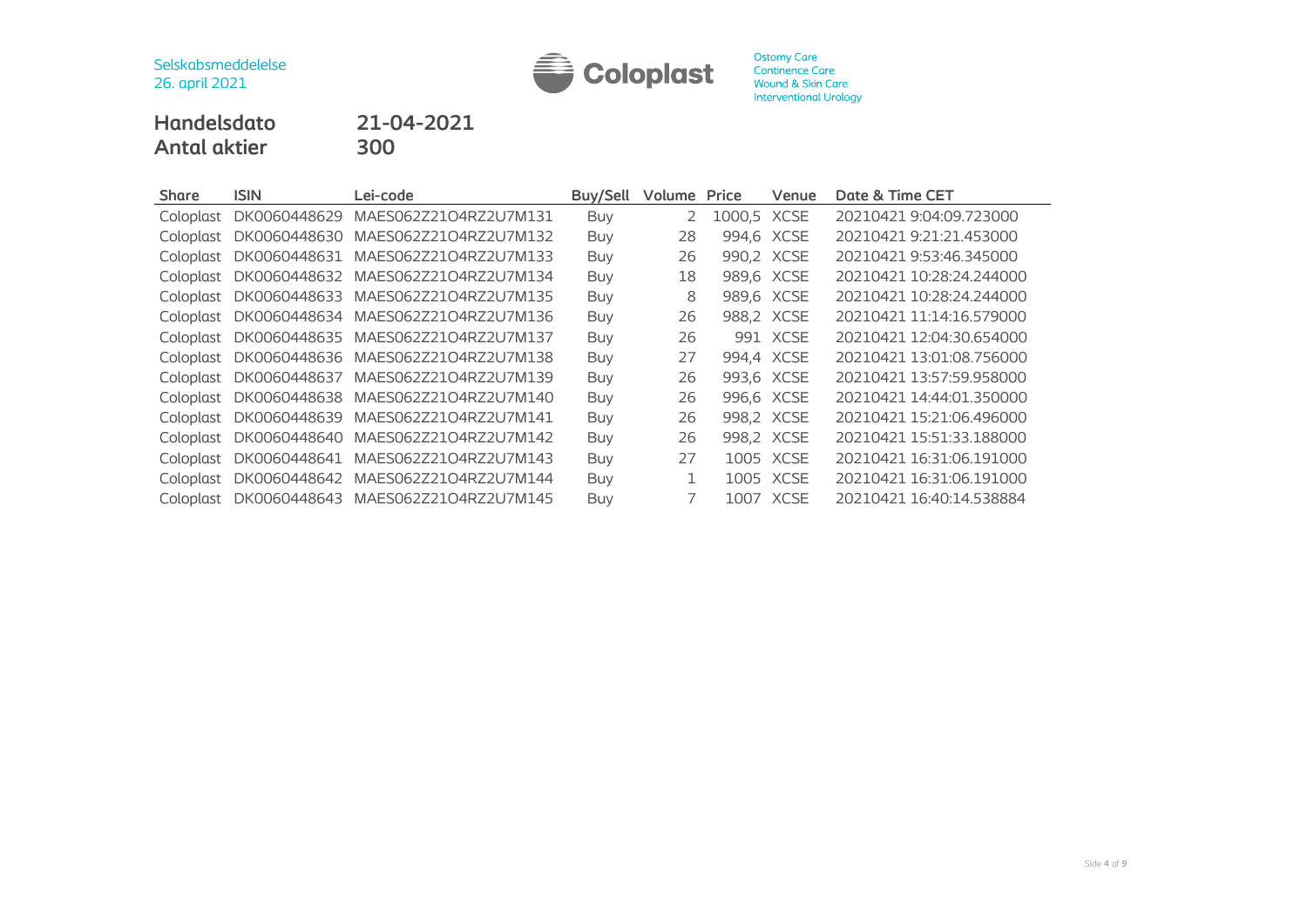

**Handelsdato 22-04-2021 Antal aktier 500**

| <b>Share</b> | <b>ISIN</b>  | Lei-code              | <b>Buy/Sell</b> | Volume         | Price       | Venue       | Date & Time CET          |
|--------------|--------------|-----------------------|-----------------|----------------|-------------|-------------|--------------------------|
| Coloplast    | DK0060448630 | MAES062Z21O4RZ2U7M132 | Buy             | 2              | 1001        | <b>XCSE</b> | 20210422 9:03:36.484000  |
| Coloplast    | DK0060448631 | MAES062Z21O4RZ2U7M133 | Buy             | 27             |             | 1002 XCSE   | 20210422 9:09:46.384000  |
| Coloplast    | DK0060448632 | MAES062Z21O4RZ2U7M134 | Buy             | 26             | 1006        | <b>XCSE</b> | 20210422 9:25:10.826000  |
| Coloplast    | DK0060448633 | MAES062Z21O4RZ2U7M135 | Buy             | 27             | 1011        | <b>XCSE</b> | 20210422 9:47:15.333000  |
| Coloplast    | DK0060448634 | MAES062Z21O4RZ2U7M136 | Buy             | 29             | 1015,5 XCSE |             | 20210422 10:07:15.847000 |
| Coloplast    | DK0060448635 | MAES062Z21O4RZ2U7M137 | Buy             | 28             | 1010        | <b>XCSE</b> | 20210422 10:35:47.137000 |
| Coloplast    | DK0060448636 | MAES062Z21O4RZ2U7M138 | Buy             | 26             |             | 1010 XCSE   | 20210422 11:01:32.847000 |
| Coloplast    | DK0060448637 | MAES062Z21O4RZ2U7M139 | Buy             | 28             | 1011        | <b>XCSE</b> | 20210422 11:33:04.505000 |
| Coloplast    | DK0060448638 | MAES062Z21O4RZ2U7M140 | Buy             | 18             |             | 1011 XCSE   | 20210422 12:10:13.585000 |
| Coloplast    | DK0060448639 | MAES062Z21O4RZ2U7M141 | Buy             | 8              |             | 1011 XCSE   | 20210422 12:10:13.585000 |
| Coloplast    | DK0060448640 | MAES062Z21O4RZ2U7M142 | <b>Buy</b>      | $\overline{2}$ | 1011,5      | <b>XCSE</b> | 20210422 12:20:55.439000 |
| Coloplast    | DK0060448641 | MAES062Z21O4RZ2U7M143 | Buy             | 36             |             | 1017 XCSE   | 20210422 13:02:31.290000 |
| Coloplast    | DK0060448642 | MAES062Z21O4RZ2U7M144 | Buy             | 28             | 1013,5 XCSE |             | 20210422 13:39:48.096000 |
| Coloplast    | DK0060448643 | MAES062Z21O4RZ2U7M145 | <b>Buy</b>      | 27             |             | 1011 XCSE   | 20210422 14:06:32.569000 |
| Coloplast    | DK0060448644 | MAES062Z21O4RZ2U7M146 | <b>Buy</b>      | 26             |             | 1011 XCSE   | 20210422 14:34:03.078000 |
| Coloplast    | DK0060448645 | MAES062Z21O4RZ2U7M147 | Buy             | 27             |             | 1011 XCSE   | 20210422 14:56:09.562000 |
| Coloplast    | DK0060448646 | MAES062Z21O4RZ2U7M148 | Buy             | 32             | 1011,5 XCSE |             | 20210422 15:22:47.755000 |
| Coloplast    | DK0060448647 | MAES062Z21O4RZ2U7M149 | <b>Buy</b>      | 27             | 1011,5      | <b>XCSE</b> | 20210422 15:40:29.566000 |
| Coloplast    | DK0060448648 | MAES062Z21O4RZ2U7M150 | Buy             | 31             | 1010        | <b>XCSE</b> | 20210422 16:01:00.519000 |
| Coloplast    | DK0060448649 | MAES062Z21O4RZ2U7M151 | <b>Buy</b>      | 30             | 1012,5      | <b>XCSE</b> | 20210422 16:25:48.268000 |
| Coloplast    | DK0060448650 | MAES062Z21O4RZ2U7M152 | Buy             | 15             |             | 1014 XCSE   | 20210422 16:44:18.343000 |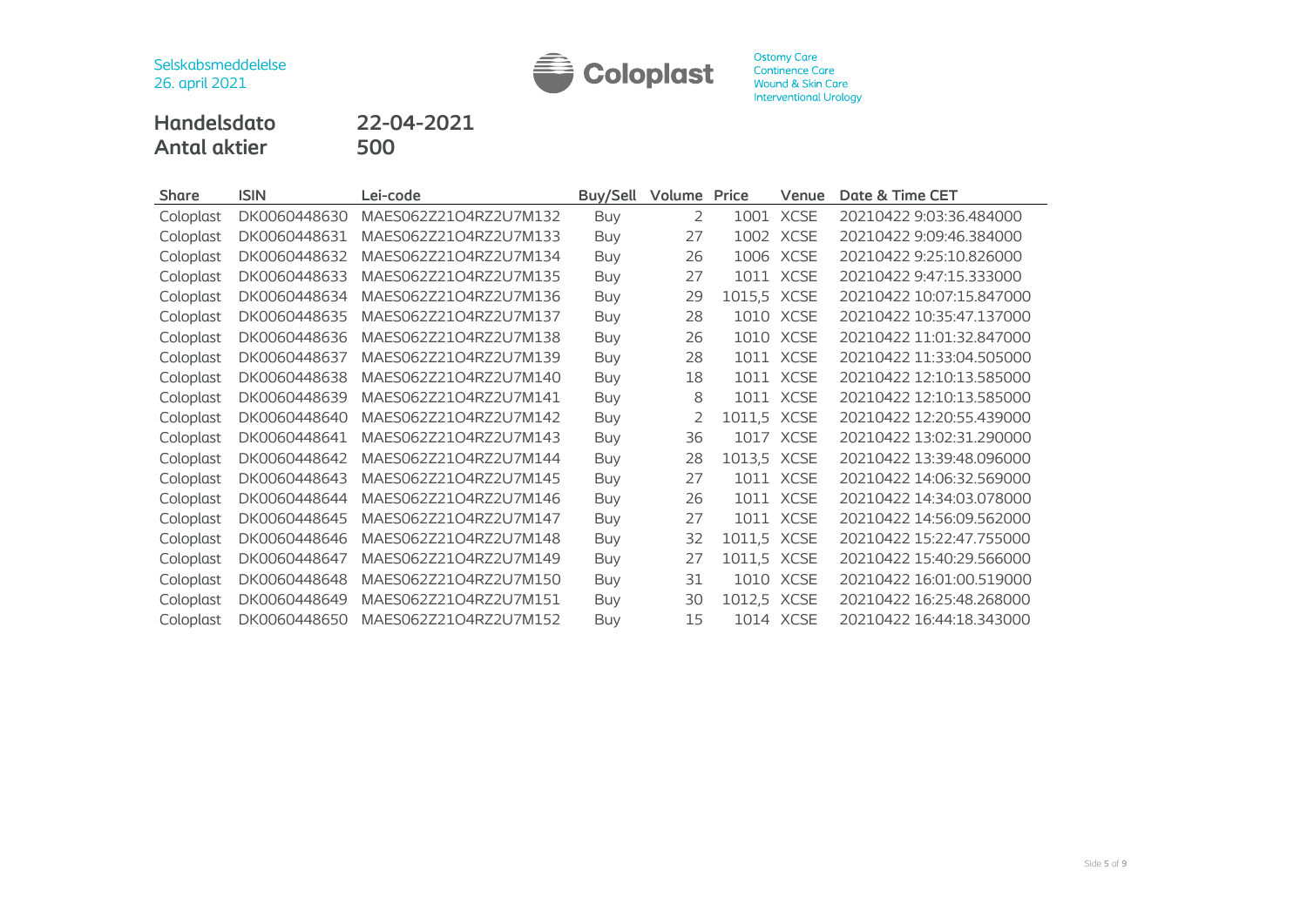

**Handelsdato 23-04-2021 Antal aktier 3.500**

| <b>Share</b> | <b>ISIN</b>  | Lei-code              | Buy/Sell   | Volume         | Price       | Venue     | Date & Time CET          |
|--------------|--------------|-----------------------|------------|----------------|-------------|-----------|--------------------------|
| Coloplast    | DK0060448630 | MAES062Z21O4RZ2U7M132 | Buy        | 2              | 1012,5 XCSE |           | 20210423 9:01:32.018000  |
| Coloplast    | DK0060448630 | MAES062Z21O4RZ2U7M132 | Buy        | 26             |             | 1012 XCSE | 20210423 9:11:57.151000  |
| Coloplast    | DK0060448630 | MAES062Z21O4RZ2U7M132 | Buy        | 26             | 1009,5 XCSE |           | 20210423 9:38:34.752000  |
| Coloplast    | DK0060448630 | MAES062Z21O4RZ2U7M132 | Buy        | 27             |             | 1011 XCSE | 20210423 10:02:06.424000 |
| Coloplast    | DK0060448630 | MAES062Z21O4RZ2U7M132 | Buy        | 26             | 1013,5 XCSE |           | 20210423 10:28:31.116000 |
| Coloplast    | DK0060448630 | MAES062Z21O4RZ2U7M132 | <b>Buy</b> | 27             |             | 1012 XCSE | 20210423 11:05:01.818000 |
| Coloplast    | DK0060448630 | MAES062Z21O4RZ2U7M132 | Buy        | 28             | 1015,5 XCSE |           | 20210423 11:42:17.129000 |
| Coloplast    | DK0060448630 | MAES062Z21O4RZ2U7M132 | <b>Buy</b> | 26             | 1012,5 XCSE |           | 20210423 12:19:45.427000 |
| Coloplast    | DK0060448630 | MAES062Z21O4RZ2U7M132 | <b>Buy</b> | 15             | 1014,5 XCSE |           | 20210423 13:04:10.567000 |
| Coloplast    | DK0060448630 | MAES062Z21O4RZ2U7M132 | Buy        | 14             | 1014,5 XCSE |           | 20210423 13:04:10.567000 |
| Coloplast    | DK0060448630 | MAES062Z21O4RZ2U7M132 | <b>Buy</b> | 26             | 1015,5 XCSE |           | 20210423 13:47:15.450000 |
| Coloplast    | DK0060448630 | MAES062Z21O4RZ2U7M132 | Buy        | 23             | 1012,5 XCSE |           | 20210423 14:29:55.475000 |
| Coloplast    | DK0060448630 | MAES062Z21O4RZ2U7M132 | Buy        | 26             |             | 1013 XCSE | 20210423 14:51:24.194000 |
| Coloplast    | DK0060448630 | MAES062Z21O4RZ2U7M132 | <b>Buy</b> | 28             | 1011,5 XCSE |           | 20210423 15:23:27.811000 |
| Coloplast    | DK0060448630 | MAES062Z21O4RZ2U7M132 | <b>Buy</b> | 26             | 1008,5 XCSE |           | 20210423 15:45:53.128000 |
| Coloplast    | DK0060448630 | MAES062Z21O4RZ2U7M132 | <b>Buy</b> | 26             | 1005,5 XCSE |           | 20210423 16:06:49.930000 |
| Coloplast    | DK0060448630 | MAES062Z21O4RZ2U7M132 | <b>Buy</b> | 19             | 1003,5 XCSE |           | 20210423 16:21:22.177467 |
| Coloplast    | DK0060448630 | MAES062Z21O4RZ2U7M132 | Buy        | 9              | 1003,5 XCSE |           | 20210423 16:21:22.177467 |
| Coloplast    | DK0060448630 | MAES062Z21O4RZ2U7M132 | <b>Buy</b> | 34             |             | 1004 XCSE | 20210423 16:27:25.736329 |
| Coloplast    | DK0060448630 | MAES062Z21O4RZ2U7M132 | <b>Buy</b> | 43             |             | 1004 XCSE | 20210423 16:27:25.736329 |
| Coloplast    | DK0060448630 | MAES062Z21O4RZ2U7M132 | Buy        | 60             |             | 1004 XCSE | 20210423 16:27:25.736329 |
| Coloplast    | DK0060448630 | MAES062Z21O4RZ2U7M132 | <b>Buy</b> | 51             |             | 1004 XCSE | 20210423 16:27:25.736329 |
| Coloplast    | DK0060448630 | MAES062Z21O4RZ2U7M132 | <b>Buy</b> | 50             |             | 1004 XCSE | 20210423 16:27:25.758125 |
| Coloplast    | DK0060448630 | MAES062Z21O4RZ2U7M132 | Buy        | 30             |             | 1004 XCSE | 20210423 16:27:25.780473 |
| Coloplast    | DK0060448630 | MAES062Z21O4RZ2U7M132 | Buy        | 15             |             | 1004 XCSE | 20210423 16:27:25.802377 |
| Coloplast    | DK0060448630 | MAES062Z21O4RZ2U7M132 | <b>Buy</b> | 5              |             | 1004 XCSE | 20210423 16:27:25.824353 |
| Coloplast    | DK0060448630 | MAES062Z21O4RZ2U7M132 | <b>Buy</b> | 49             |             | 1004 XCSE | 20210423 16:27:33.968796 |
| Coloplast    | DK0060448630 | MAES062Z21O4RZ2U7M132 | <b>Buy</b> | $\mathbf 1$    |             | 1004 XCSE | 20210423 16:27:33.968819 |
| Coloplast    | DK0060448630 | MAES062Z21O4RZ2U7M132 | <b>Buy</b> | $\overline{7}$ |             | 1004 XCSE | 20210423 16:27:33.968819 |
| Coloplast    | DK0060448630 | MAES062Z21O4RZ2U7M132 | <b>Buy</b> | 418            |             | 1004 XCSE | 20210423 16:27:33.968824 |
| Coloplast    | DK0060448630 | MAES062Z21O4RZ2U7M132 | Buy        | 418            |             | 1004 XCSE | 20210423 16:27:33.968826 |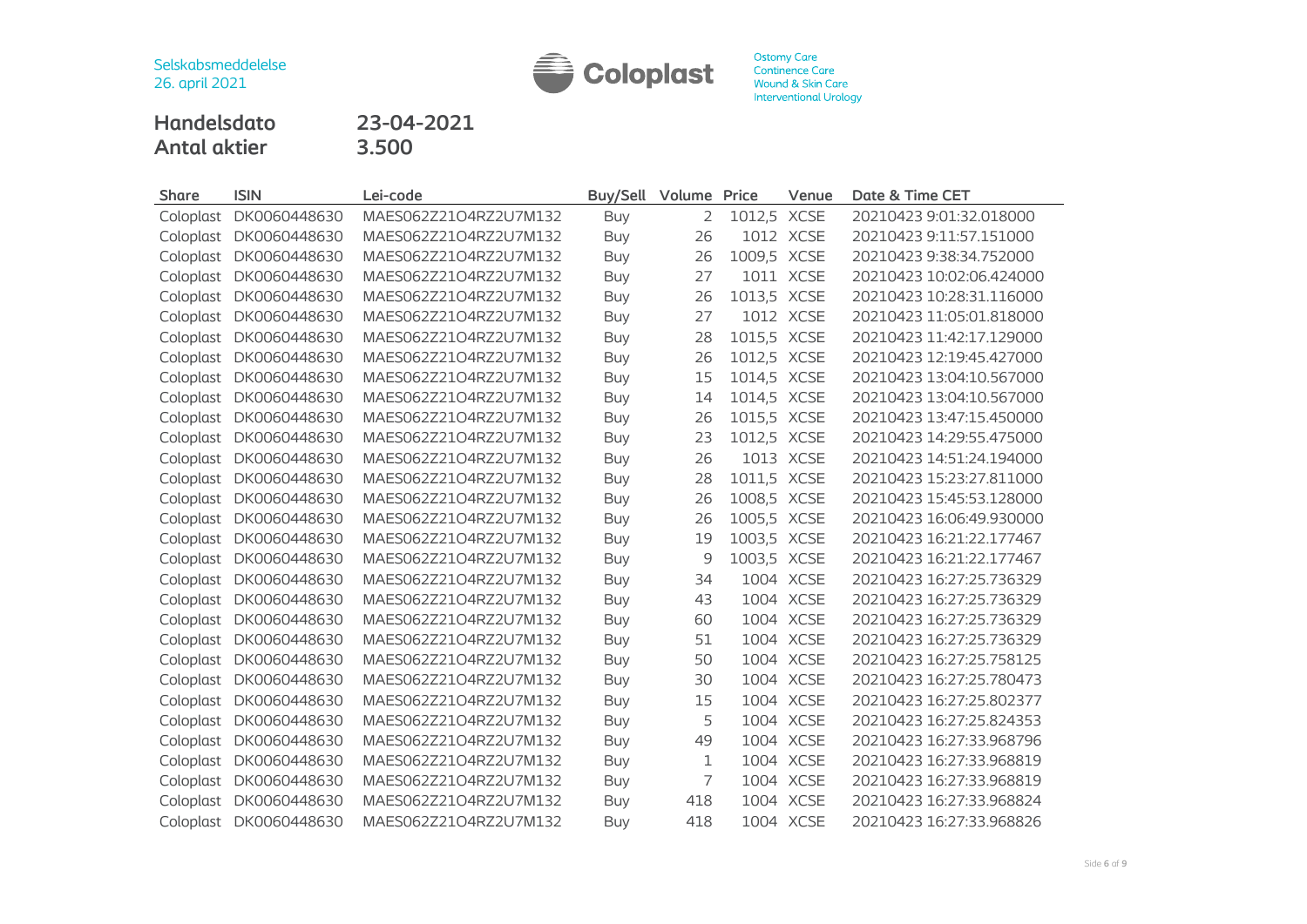

| Coloplast | DK0060448630 | MAES062Z21O4RZ2U7M132 | Buy        | 136 | 1004 XCSE   |           | 20210423 16:27:33.968830 |
|-----------|--------------|-----------------------|------------|-----|-------------|-----------|--------------------------|
| Coloplast | DK0060448630 | MAES062Z21O4RZ2U7M132 | Buy        | 60  | 1004 XCSE   |           | 20210423 16:27:33.968832 |
| Coloplast | DK0060448630 | MAES062Z21O4RZ2U7M132 | Buy        | 80  | 1004 XCSE   |           | 20210423 16:27:33.968861 |
| Coloplast | DK0060448630 | MAES062Z21O4RZ2U7M132 | Buy        | 50  |             | 1004 XCSE | 20210423 16:27:33.968865 |
| Coloplast | DK0060448630 | MAES062Z21O4RZ2U7M132 | <b>Buy</b> | 43  | 1004 XCSE   |           | 20210423 16:27:33.968875 |
| Coloplast | DK0060448630 | MAES062Z21O4RZ2U7M132 | <b>Buy</b> | 7   | 1004 XCSE   |           | 20210423 16:27:33.968940 |
| Coloplast | DK0060448630 | MAES062Z21O4RZ2U7M132 | Buy        | 43  |             | 1004 XCSE | 20210423 16:27:33.968960 |
| Coloplast | DK0060448630 | MAES062Z21O4RZ2U7M132 | Buy        | 50  | 1003,5 XCSE |           | 20210423 16:28:13.543560 |
| Coloplast | DK0060448630 | MAES062Z21O4RZ2U7M132 | Buy        | 50  | 1003,5 XCSE |           | 20210423 16:28:13.543585 |
| Coloplast | DK0060448630 | MAES062Z21O4RZ2U7M132 | Buy        | 50  | 1003,5 XCSE |           | 20210423 16:28:13.543614 |
| Coloplast | DK0060448630 | MAES062Z21O4RZ2U7M132 | Buy        | 50  | 1003,5 XCSE |           | 20210423 16:28:13.560614 |
| Coloplast | DK0060448630 | MAES062Z21O4RZ2U7M132 | Buy        | 50  | 1003,5 XCSE |           | 20210423 16:28:13.560614 |
| Coloplast | DK0060448630 | MAES062Z21O4RZ2U7M132 | <b>Buy</b> | 50  | 1003,5 XCSE |           | 20210423 16:28:13.560621 |
| Coloplast | DK0060448630 | MAES062Z21O4RZ2U7M132 | <b>Buy</b> | 22  | 1003,5 XCSE |           | 20210423 16:28:13.560734 |
| Coloplast | DK0060448630 | MAES062Z21O4RZ2U7M132 | Buy        | 28  | 1003,5 XCSE |           | 20210423 16:28:13.560763 |
| Coloplast | DK0060448630 | MAES062Z21O4RZ2U7M132 | Buy        | 50  | 1003,5 XCSE |           | 20210423 16:28:13.562141 |
| Coloplast | DK0060448630 | MAES062Z21O4RZ2U7M132 | Buy        | 50  | 1003,5 XCSE |           | 20210423 16:28:16.310636 |
| Coloplast | DK0060448630 | MAES062Z21O4RZ2U7M132 | Buy        | 38  | 1003,5 XCSE |           | 20210423 16:30:55.314377 |
| Coloplast | DK0060448630 | MAES062Z21O4RZ2U7M132 | Buy        | 12  | 1003,5 XCSE |           | 20210423 16:31:19.360242 |
| Coloplast | DK0060448630 | MAES062Z21O4RZ2U7M132 | Buy        | 11  | 1004 XCSE   |           | 20210423 16:31:53.711114 |
| Coloplast | DK0060448630 | MAES062Z21O4RZ2U7M132 | Buy        | 23  |             | 1004 XCSE | 20210423 16:31:53.711114 |
| Coloplast | DK0060448630 | MAES062Z21O4RZ2U7M132 | Buy        | 50  | 1004 XCSE   |           | 20210423 16:31:53.711114 |
| Coloplast | DK0060448630 | MAES062Z21O4RZ2U7M132 | <b>Buy</b> | 4   | 1004 XCSE   |           | 20210423 16:31:53.711114 |
| Coloplast | DK0060448630 | MAES062Z21O4RZ2U7M132 | Buy        | 20  |             | 1004 XCSE | 20210423 16:31:53.724977 |
| Coloplast | DK0060448630 | MAES062Z21O4RZ2U7M132 | Buy        | 13  | 1004 XCSE   |           | 20210423 16:31:53.736659 |
| Coloplast | DK0060448630 | MAES062Z21O4RZ2U7M132 | Buy        | 17  | 1004 XCSE   |           | 20210423 16:31:53.747587 |
| Coloplast | DK0060448630 | MAES062Z21O4RZ2U7M132 | <b>Buy</b> | 36  | 1004 XCSE   |           | 20210423 16:32:43.551905 |
| Coloplast | DK0060448630 | MAES062Z21O4RZ2U7M132 | Buy        | 14  |             | 1004 XCSE | 20210423 16:33:10.611436 |
| Coloplast | DK0060448630 | MAES062Z21O4RZ2U7M132 | Buy        | 18  | 1004 XCSE   |           | 20210423 16:33:10.611541 |
| Coloplast | DK0060448630 | MAES062Z21O4RZ2U7M132 | Buy        | 70  | 1004 XCSE   |           | 20210423 16:33:10.611570 |
| Coloplast | DK0060448630 | MAES062Z21O4RZ2U7M132 | Buy        | 32  | 1004 XCSE   |           | 20210423 16:33:10.611570 |
| Coloplast | DK0060448630 | MAES062Z21O4RZ2U7M132 | Buy        | 50  | 1004 XCSE   |           | 20210423 16:33:10.611609 |
| Coloplast | DK0060448630 | MAES062Z21O4RZ2U7M132 | <b>Buy</b> | 45  | 1004 XCSE   |           | 20210423 16:33:12.981851 |
| Coloplast | DK0060448630 | MAES062Z21O4RZ2U7M132 | Buy        | 5   | 1004 XCSE   |           | 20210423 16:33:21.564389 |
| Coloplast | DK0060448630 | MAES062Z21O4RZ2U7M132 | Buy        | 50  | 1004 XCSE   |           | 20210423 16:33:30.060067 |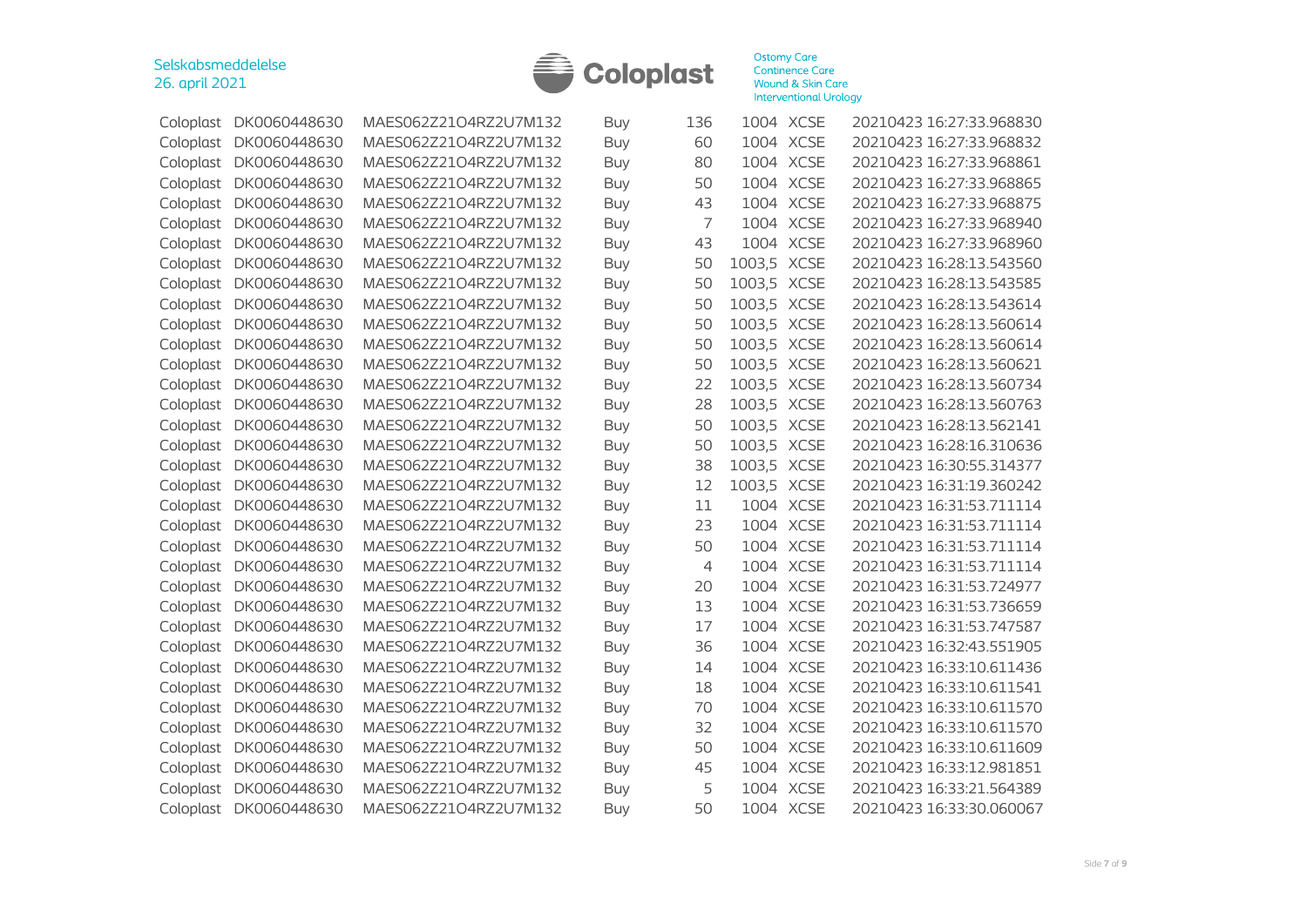## Selskabsmeddelelse 26. april 2021



Ostomy Care<br>Continence Care<br>Wound & Skin Care<br>Interventional Urology

| Coloplast | DK0060448630 | MAES062Z21O4RZ2U7M132 | Buy | 47  | 1004 XCSE | 20210423 16:33:33.064996 |
|-----------|--------------|-----------------------|-----|-----|-----------|--------------------------|
| Coloplast | DK0060448630 | MAES062Z21O4RZ2U7M132 | Buy | 3   | 1004 XCSE | 20210423 16:33:58.708983 |
| Coloplast | DK0060448630 | MAES062Z21O4RZ2U7M132 | Buy | 50  | 1004 XCSE | 20210423 16:34:13.491676 |
| Coloplast | DK0060448630 | MAES062Z21O4RZ2U7M132 | Buy | 20  | 1004 XCSE | 20210423 16:34:17.683899 |
| Coloplast | DK0060448630 | MAES062Z21O4RZ2U7M132 | Buy | 30  | 1004 XCSE | 20210423 16:34:19.557905 |
| Coloplast | DK0060448630 | MAES062Z21O4RZ2U7M132 | Buy | 50  | 1004 XCSE | 20210423 16:34:20.933926 |
| Coloplast | DK0060448630 | MAES062Z21O4RZ2U7M132 | Buy | 31  | 1004 XCSE | 20210423 16:34:20.970600 |
| Coloplast | DK0060448630 | MAES062Z21O4RZ2U7M132 | Buy | 19  | 1004 XCSE | 20210423 16:34:20.970647 |
| Coloplast | DK0060448630 | MAES062Z21O4RZ2U7M132 | Buy | 39  | 1004 XCSE | 20210423 16:34:49.760950 |
| Coloplast | DK0060448630 | MAES062Z21O4RZ2U7M132 | Buy | 29  | 1004 XCSE | 20210423 16:35:13.809295 |
| Coloplast | DK0060448630 | MAES062Z21O4RZ2U7M132 | Buy | 11  | 1004 XCSE | 20210423 16:35:13.809295 |
| Coloplast | DK0060448630 | MAES062Z21O4RZ2U7M132 | Buy | 14  | 1004 XCSE | 20210423 16:35:16.734938 |
| Coloplast | DK0060448630 | MAES062Z21O4RZ2U7M132 | Buy | 36  | 1004 XCSE | 20210423 16:35:49.902696 |
| Coloplast | DK0060448630 | MAES062Z21O4RZ2U7M132 | Buy | 38  | 1004 XCSE | 20210423 16:37:20.071438 |
| Coloplast | DK0060448630 | MAES062Z21O4RZ2U7M132 | Buy | 12  | 1004 XCSE | 20210423 16:38:02.182932 |
| Coloplast | DK0060448630 | MAES062Z21O4RZ2U7M132 | Buy | 113 | 1006 XCSE | 20210423 16:40:41.759199 |